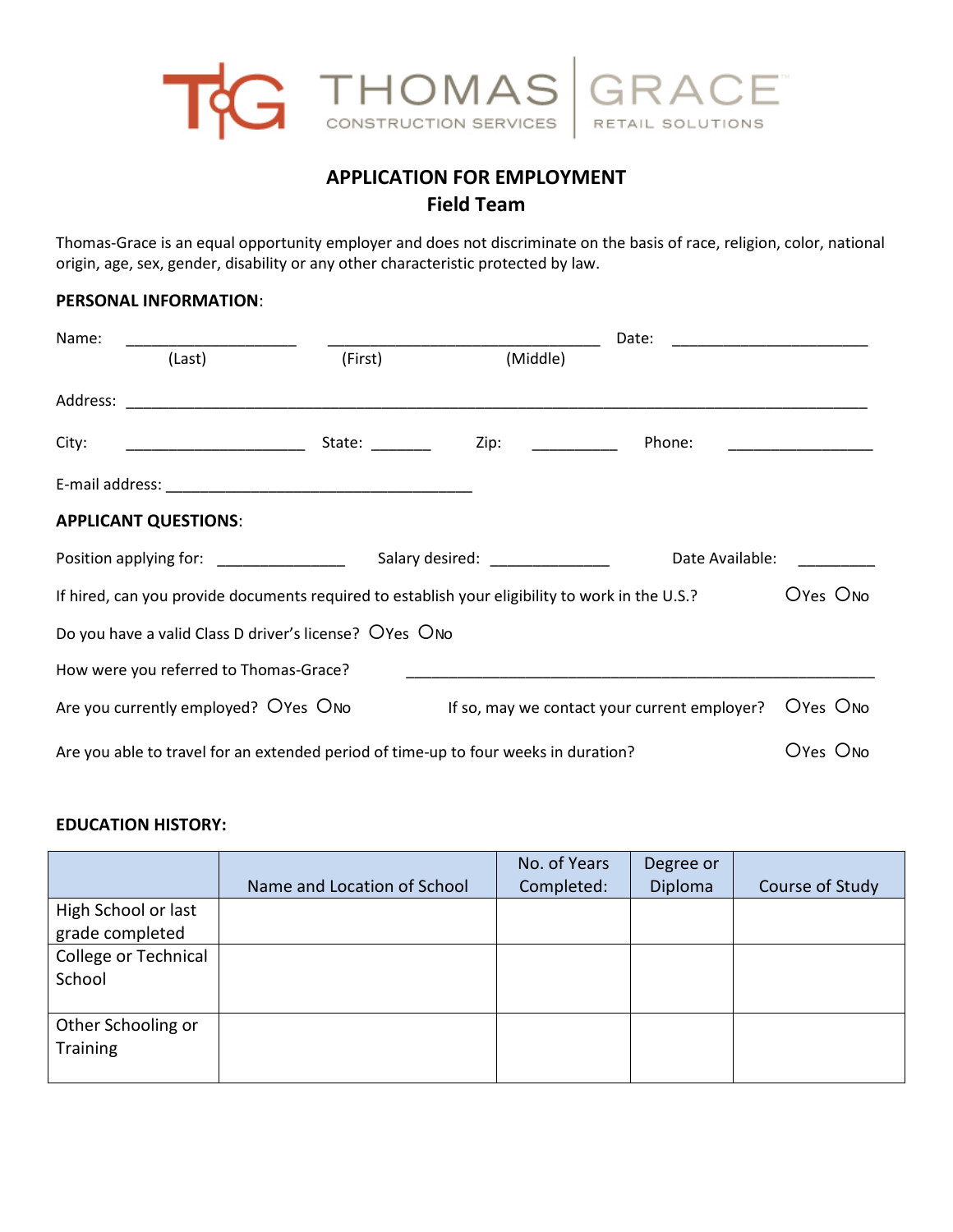





#### **RECORD OF EMPLOYMENT:**

List positions starting with most recent:

|                            |           | Position | Dates<br>Employed<br>(Month and |        |                    |
|----------------------------|-----------|----------|---------------------------------|--------|--------------------|
| Name & Address of Employer | Telephone | Title    | Year)                           | Salary | Reason for Leaving |
|                            |           |          |                                 |        |                    |
|                            |           |          |                                 |        |                    |
|                            |           |          |                                 |        |                    |
|                            |           |          |                                 |        |                    |
|                            |           |          |                                 |        |                    |
|                            |           |          |                                 |        |                    |
|                            |           |          |                                 |        |                    |
|                            |           |          |                                 |        |                    |
|                            |           |          |                                 |        |                    |
|                            |           |          |                                 |        |                    |
|                            |           |          |                                 |        |                    |
|                            |           |          |                                 |        |                    |

# **MILITARY EXPERIENCE:**

| <b>Branch of Service:</b>           | From: | To: |
|-------------------------------------|-------|-----|
| Rank/Type of Service:               |       |     |
| <b>Special Training/Experience:</b> |       |     |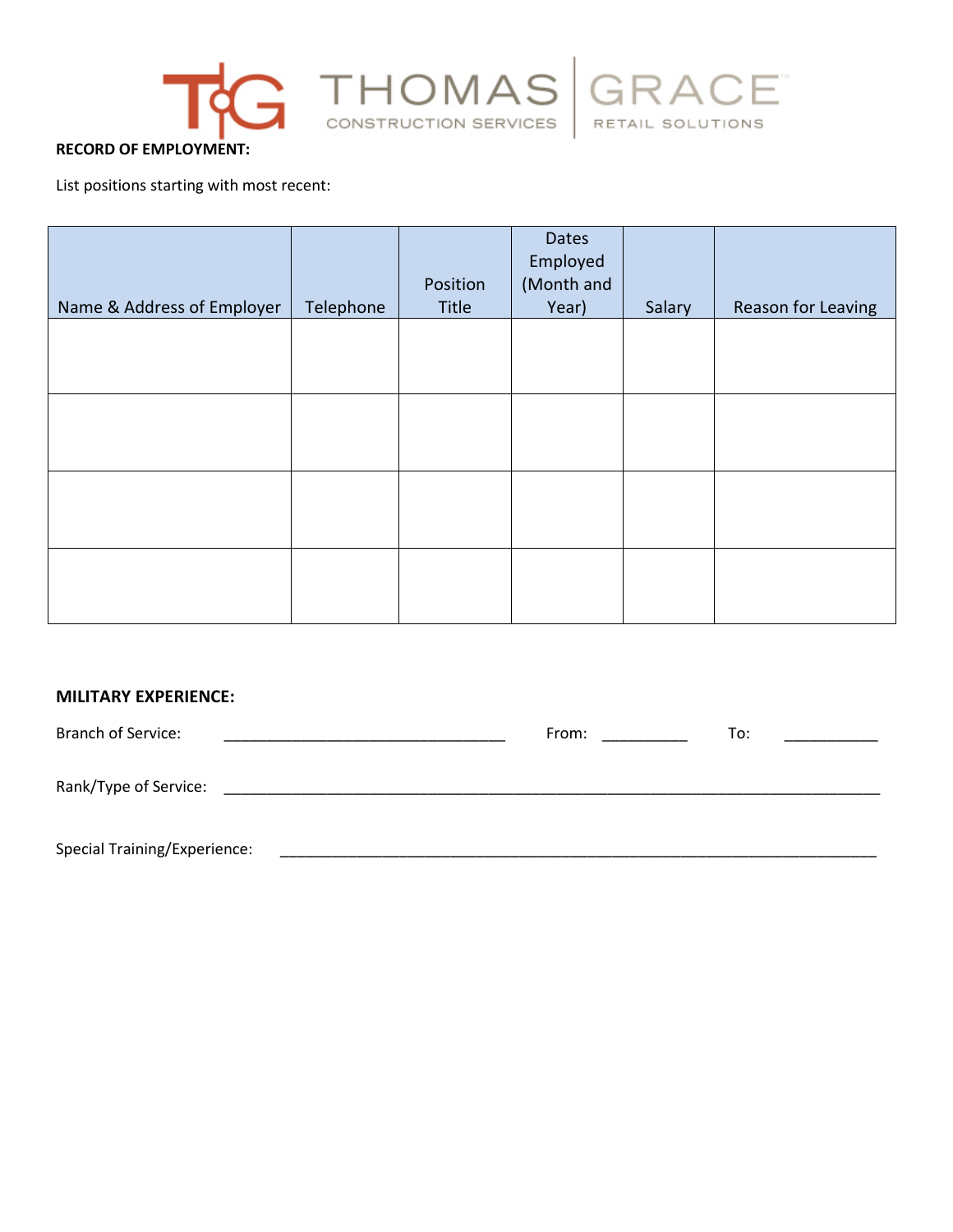# GENERAL SKILLS: CONSTRUCTION SERVICES RETAIL SOLUTIONS

Please indicate your experience or level obtained in each of the following areas. You may add comments that may help further explain your skills:

| <b>Carpentry Skills</b>                  |                                       |                                       |                                                                                                            |  |  |
|------------------------------------------|---------------------------------------|---------------------------------------|------------------------------------------------------------------------------------------------------------|--|--|
| <b>Skills Possessed or Experience</b>    |                                       |                                       | <b>Installer Skills</b>                                                                                    |  |  |
| None                                     | Limited                               | Extensive                             |                                                                                                            |  |  |
| O                                        | Ő                                     | O                                     | Metal racking installation                                                                                 |  |  |
| $\circ$                                  | $\bigcirc$                            | $\circ$                               | Hanging aerial signage                                                                                     |  |  |
| $\circ$                                  | O                                     | $\circ$                               | Installation of casework                                                                                   |  |  |
| $\circ$                                  | O                                     | O                                     | Installation countertops                                                                                   |  |  |
| O                                        | Ω                                     | $\bigcirc$                            | Installation of wood and plastic laminate:                                                                 |  |  |
|                                          | <b>Skills Possessed or Experience</b> |                                       | <b>General Carpenter Skills</b>                                                                            |  |  |
| None                                     | Limited                               | Extensive                             |                                                                                                            |  |  |
| O                                        | O                                     | O                                     | Installation of custom filler boxes:                                                                       |  |  |
| $\circ$                                  | O                                     | O                                     | General wood and steel framing:                                                                            |  |  |
| O                                        | O                                     | O                                     | Installation of interior and exterior door and hardware:                                                   |  |  |
|                                          |                                       | <b>Skills Possessed or Experience</b> |                                                                                                            |  |  |
| None                                     | Limited                               | Extensive                             | <b>Trim/Millwork Carpenter Skills</b>                                                                      |  |  |
| O                                        | O<br>O                                |                                       | Installation of wood base and casings: (butt joint, miter joint, outside corner miter, and<br>scarf joint) |  |  |
| O<br>O<br>O                              |                                       |                                       | Installation of crown moldings: (butt joint, miter joint, outside corner miter, and scarf<br>joint)        |  |  |
| $\circ$<br>O<br>O                        |                                       |                                       | Scribing of casings and moldings:                                                                          |  |  |
|                                          |                                       |                                       | <b>Construction Technical Skills</b>                                                                       |  |  |
| Limited<br>Extensive<br>None             |                                       |                                       |                                                                                                            |  |  |
| O                                        | O<br>O                                |                                       | Understands and can interpret blueprints and as-builts:                                                    |  |  |
| $\bigcirc$<br>$\bigcirc$                 |                                       | $\circ$                               | Understands, qualifies and adheres to required construction specifications:                                |  |  |
| $\overline{\rm O}$                       | $\overline{O}$<br>$\circ$             |                                       | Understanding of building and governing construction codes:                                                |  |  |
| <b>Job Safety</b>                        |                                       |                                       |                                                                                                            |  |  |
| Yes<br>No                                |                                       |                                       |                                                                                                            |  |  |
| O                                        |                                       | $\circ$                               | Has current CPR certification:                                                                             |  |  |
| $\circ$                                  |                                       | O                                     | Has current First Aid certification:                                                                       |  |  |
| Ō                                        |                                       | Ó                                     | Has OSHA 10 hour training:                                                                                 |  |  |
| O<br>O                                   |                                       |                                       | Has equipment training for forklift and sissorlift operation:                                              |  |  |
| Other Area of Special Skills or Training |                                       |                                       |                                                                                                            |  |  |